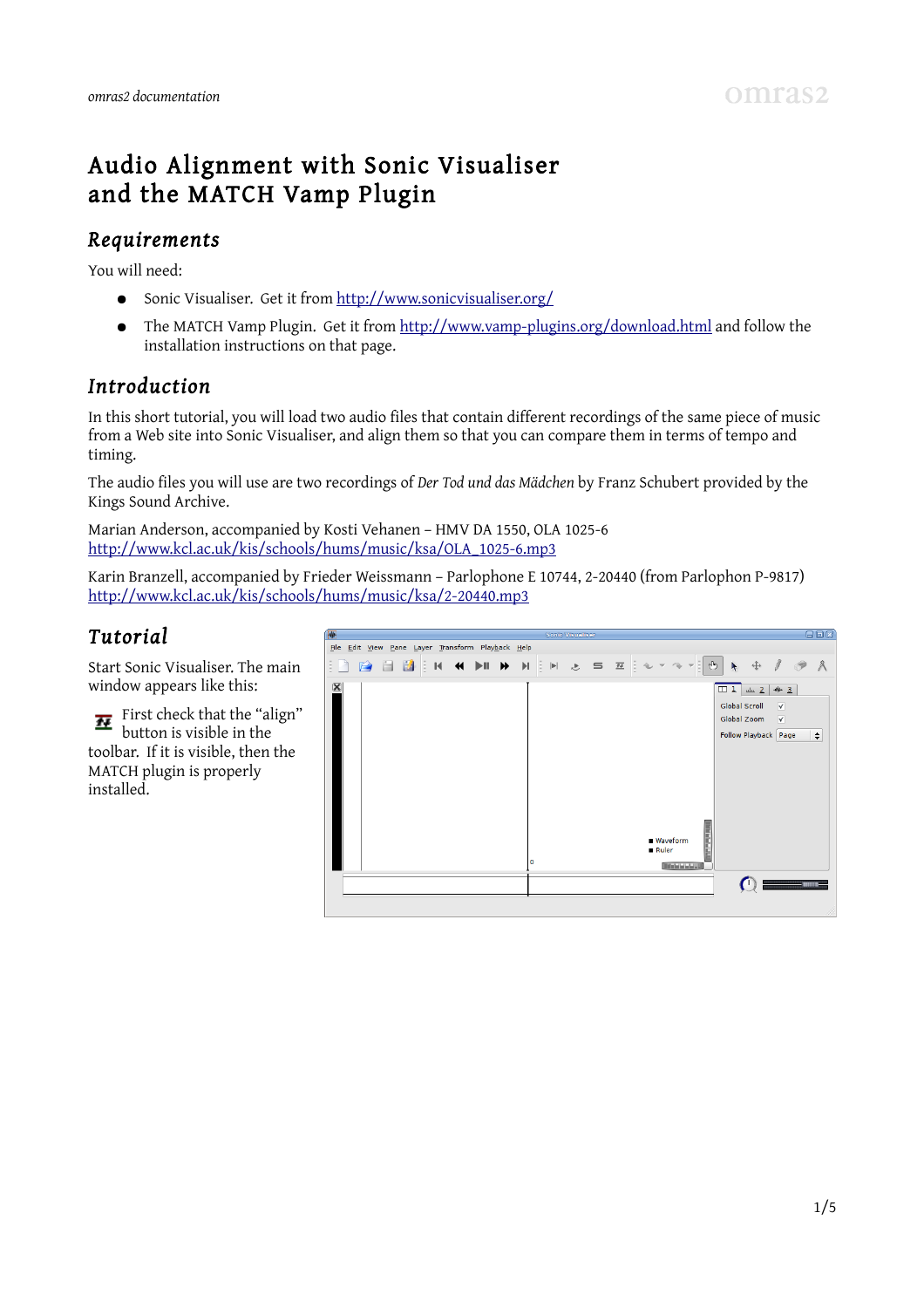



Use File|Open Location to load each of the files in turn from the URLs given above:

| 业 | <b>Open Location</b>                                                    |        |  |
|---|-------------------------------------------------------------------------|--------|--|
|   | Please enter the URL of the location to open:                           |        |  |
|   | /schools/hums/music/ksa/OLA 1025-6.mp3                                  |        |  |
|   | <b>JOK</b><br>X Cancel                                                  |        |  |
|   |                                                                         |        |  |
|   | Downloading http://www.kcl.ac.uk/kis/schools/hums/music/ksa/2-20440.mp3 |        |  |
|   |                                                                         | 83%    |  |
|   |                                                                         | Cancel |  |
|   |                                                                         |        |  |

Upon loading the second file a prompt window is displayed, as shown on the right. Select "Load this file into a new waveform pane" and click OK. The two files are displayed in the main window simultaneously, as pictured below.

**Select target for import** You already have an audio waveform loaded. What would you like to do with the new audio file?  $\bigcap$  Replace the existing main waveform .<br>• Load this file into a new waveform pane X Cancel  $\bigtriangledown$ ok

Click the play/pause button and hear how fearful the two recordings sound in mis-synchrony, as no alignment has yet been performed between the two.

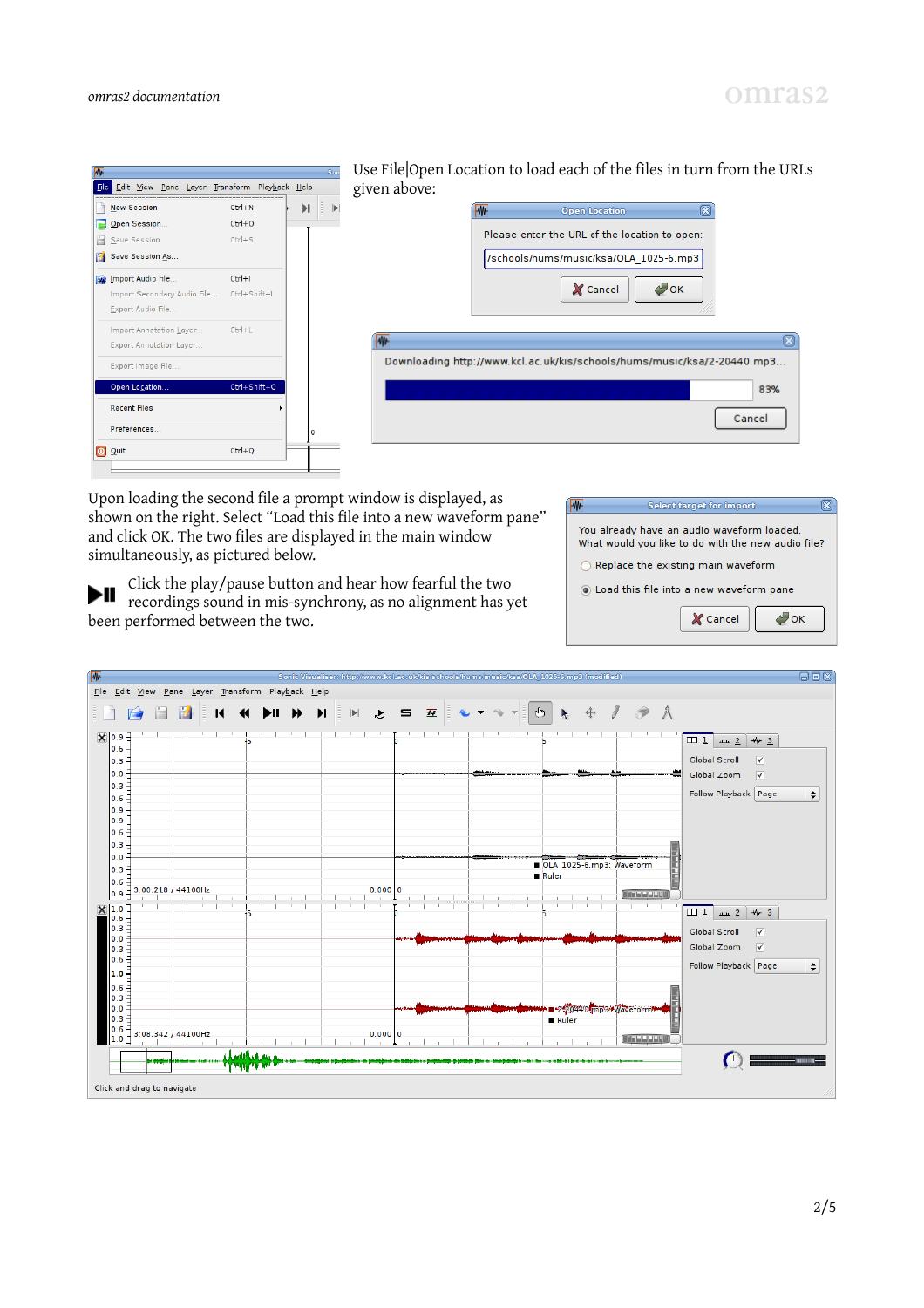Click the Align button to start alignment. A progress bar is displayed at the bottom-left corner of the lower pane.



|                       |                                              |  |        |                                                   | Wismsflexer KOry/Jummal |   |  |  |             |                      |  |
|-----------------------|----------------------------------------------|--|--------|---------------------------------------------------|-------------------------|---|--|--|-------------|----------------------|--|
| <b>File</b>           | Edit View Pane Layer Transform Playback Help |  |        |                                                   |                         |   |  |  |             |                      |  |
| $\sim$<br>Ē<br>-<br>- |                                              |  | E<br>И | $\blacktriangleright$ II $\blacktriangleright$ II |                         | I |  |  | $\sim$<br>I |                      |  |
| 09                    |                                              |  |        |                                                   |                         |   |  |  |             | Align File Timelines |  |

Sonic Visualiser is now running the MATCH audio alignment Vamp plugin. This plugin analyses two recordings to find an alignment path, which associates each moment in one file with a certain moment in the other, so that 1) the alignment preserves temporal order of these moments, and 2) the overall timbral similarity between matched moments is maximized in some way.

Provided the recordings are indeed similar in qualities other than timing, this is likely to produce a sensible tempo alignment between them.

Although the plugin only works on pairs of recordings, Sonic Visualiser can align more than two recordings by aligning them all against a single reference (which is always the recording contained in the file that was loaded first).

Wait for the process to finish.

After the alignment has finished, press Play/Pause again. You will now hear only one of the recordings, and you can change which one is being played by clicking on one of the panes. When you switch from one to the other, you should find that the change happens at the correct point in the recording that you are switching to.



Now, add spectrogram layers to the panes for the two recordings. Use the Layer|Add Melodic Range Spectrogram| OLA\_1025.6.mp3 menu item to add spectrogram for the first recording.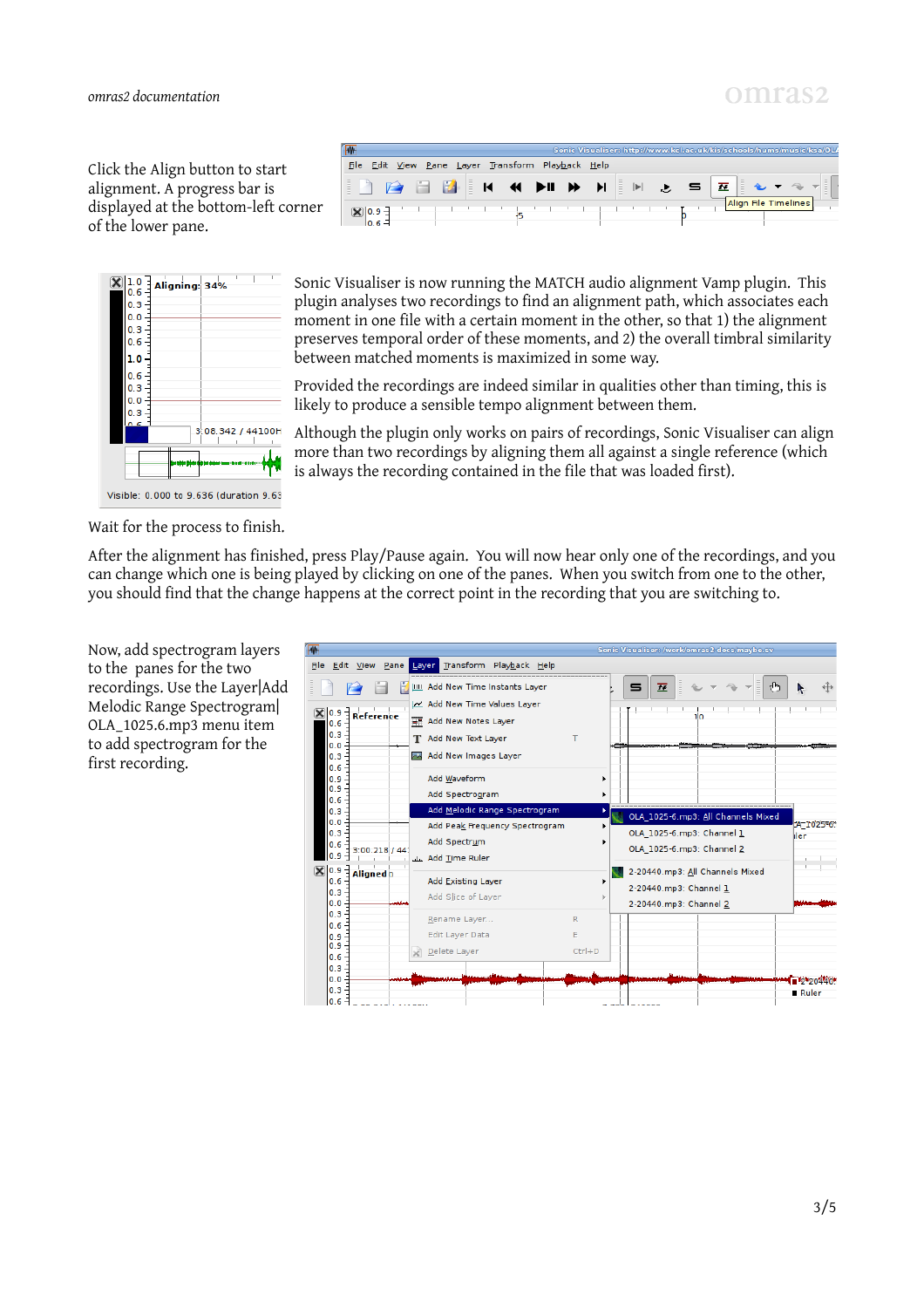# omras<sub>2</sub>

#### *omras2 documentation*

Initially, the spectrogram will appear very dark. To brighten it up click the "normalize columns" button next to the scale box. Now the main window should look like the one below.



Repeat the last actions for the second recording. (This time use Layer|Add Melodic Range Spectrogram| 2-20440.mp3 menu item, rather than Layer|Add Melodic Range Spectrogram|OLA\_1025-6.mp3.)



With the two spectrograms in place, it is easier to see where the notes lie in each of the recordings. If you press Play/Pause now, you will see the playback pointers in the two panes moving at different speeds to as to arrive at the notes in each recording at the proper times.